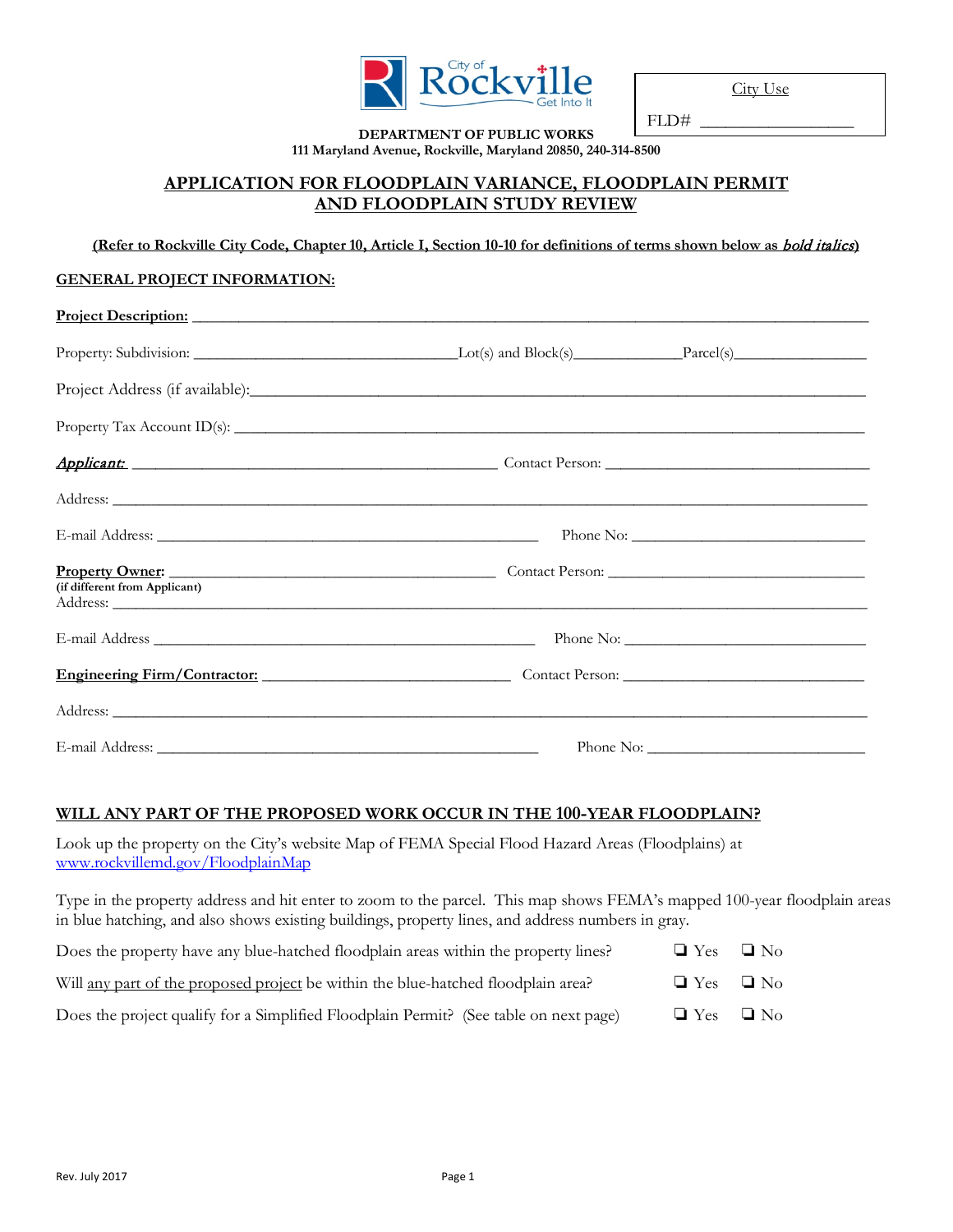**Activities Qualified For Simplified Floodplain Permit – if project is on this list, then use City's Simplified Floodplain Permit Application, instead of this Application**

- Public Utility transmission, distribution, or collection pipes, lines and facilities
- Facilities Owned or Operated by City (no Structures)
- Minor Non-Vegetative Landscaping (landscaping beds, trellises, walls up to 1 foot height)
- Non-Obstructive Fences (Split-rail or other type as approved by City)
- Play or Seating Equipment (no Structures)
- Patios, Decks, Paths or Paving (must be under 1,000 sqare feet, AND less than 1 foot height above existing grade)
- Storage of Recreational Vehicle (must be fully licensed and ready for highway use, or on site for less than 180 days)

**If the work is IN the Floodplain and does NOT qualify for a Simplified Floodplain Permit, then this project requires a Floodplain Variance and a Floodplain Permit.** 

**THIS APPLICATION IS FOR: (check all that apply for this project)** 

FLOODPLAIN VARIANCE FLOODPLAIN PERMIT (also requires Floodplain Variance)

#### FLOODPLAIN STUDY REVIEW – for new or revised Floodplain Delineation Maps and Hydrologic/Hydraulic Engineering Analyses

## **TYPE OF WORK PROPOSED IN THE FLOODPLAIN BY THIS APPLICATION (check all that apply):**

- A Structure is defined as a walled and roofed building.
- An Accessory Structure is defined as a Structure used only for vehicle parking or limited storage AND limited to no more than 600 sq. ft. in footprint.
- See Chapter 10 definitions and requirements for Residential Structure, Non-Residential Structure, Accessory Structure, Historic Structure, Manufactured Structure, and Temporary Structure.

Dredging, Excavating, Filling, or Grading in Floodplain

**Construction of New Structure or Accessory Structure** 

 $\Box$  Substantial Improvement of Existing **Structure**, *Accessory* Structure, or Historic Structure (includes Additions)

 $\Box$  Repair of Substantial Damage to Existing Structure, Accessory Structure, or Historic Structure

 $\Box$  Placement, Replacement, or Repair of *Manufactured* Structure

 $\Box$  Erection or Installation of Temporary Structure

 Construction or Repair of Above-Ground Gas or Liquid Storage Tanks

 $\Box$  Alteration of a Watercourse (includes Stream Relocation, Stabilization or Restoration)

**Q** Subdivision or Resubdivision of Property Containing Floodplain Areas

 $\Box$  Other

# **If modifying an Existing** Structure**, is it listed as an** Historic Structure**?** ❏ **Yes** ❏ **No**

Historic Structures are defined as listed in the National Register of Historic Places, as determined by Secretary of the Interior, listed on the Maryland Register of Historic Places or listed in City of Rockville's inventory of historic places.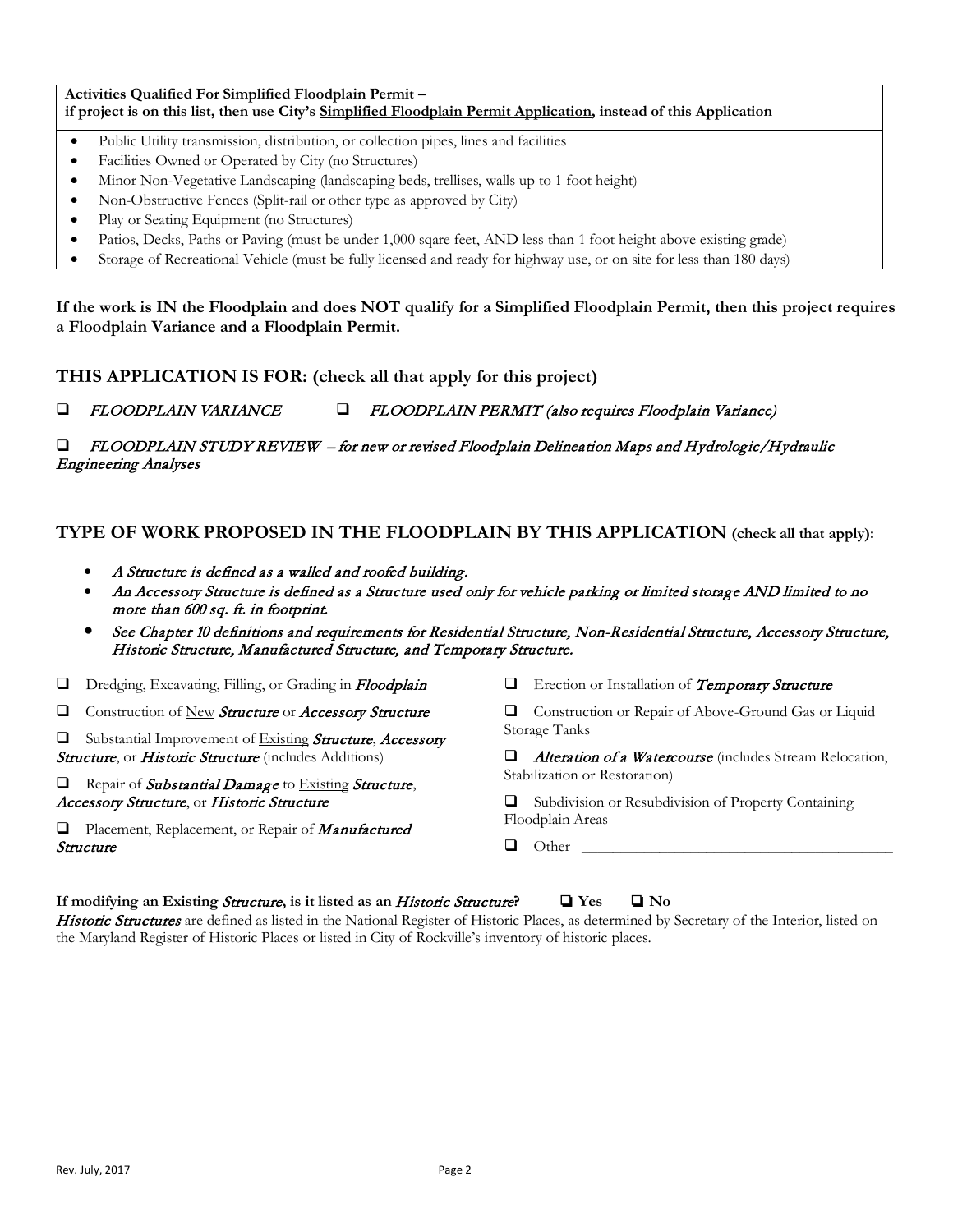## **COST INFORMATION FOR WORK ON EXISTING STRUCTURES IN THE FLOODPLAIN: (including** Accessory Structures**,** Manufactured Structures **and** Historic Structures)

| Below, enter the Market Value of the Structure.                                                                                                                                                                                                                          |                                                                                                                                                                                                                |  |
|--------------------------------------------------------------------------------------------------------------------------------------------------------------------------------------------------------------------------------------------------------------------------|----------------------------------------------------------------------------------------------------------------------------------------------------------------------------------------------------------------|--|
| Market Value is defined as the most recent, full phased-in assessed value of the Structure as determined by the Maryland Department of<br>Assessments and Taxation prior to the proposed improvements for this project AND/OR prior to any sustained Substantial Damage. |                                                                                                                                                                                                                |  |
| Market Value of Structure prior to proposed improvements/modifications AND/OR prior to damage: \$                                                                                                                                                                        |                                                                                                                                                                                                                |  |
| 50% of <i>Market Value</i> of <i>Structure</i> listed above: \$                                                                                                                                                                                                          |                                                                                                                                                                                                                |  |
| For Substantial Improvement, enter the estimated total construction<br>costs of the project (including demolition & disposal, site<br>preparation, materials & labor, and cost of compliance with all<br>codes & regulations):                                           | For Substantial Damage, enter the estimated total construction costs<br>to restore the damaged Structure to its pre-damage condition<br>(even if you are not proposing that level of repair to the structure): |  |
| If Structure is being modified or improved, list Cost of                                                                                                                                                                                                                 | If Structure has been damaged by any means, list the Cost to                                                                                                                                                   |  |
| Improvements/Modifications to Structure:                                                                                                                                                                                                                                 | Repair Substantial Damage to Structure:                                                                                                                                                                        |  |
|                                                                                                                                                                                                                                                                          |                                                                                                                                                                                                                |  |
| Does the Cost of Improvements/Modifications equal or                                                                                                                                                                                                                     | Does the Cost of Repair of Substantial Damage equal or                                                                                                                                                         |  |
| exceed 50% of the Market Value? $\Box$ Yes $\Box$ No                                                                                                                                                                                                                     | exceed 50% of the Market Value? $\Box$ Yes $\Box$ No                                                                                                                                                           |  |
| If yes, this project triggers Substantial Improvement requirements.                                                                                                                                                                                                      | If yes, this project triggers Substantial Improvement requirements<br>(which includes Repair of Substantial Damage).                                                                                           |  |

#### **Both Substantial Improvement and Repair of Substantial Damage projects must meet applicable requirements of Rockville City Code, Chapter 10, Articles VI and VII for construction of Structures in Floodplains.**

*Substantial Improvement* is defined as any reconstruction, rehabilitation, addition, or other improvement of a *Structure* where the cost of the project equals or exceeds 50% of the *Market Value* of the *Structure* before the project's start of construction.

*Substantial Damage* is defined as damage of any origin (fire, wind, flood, accident, etc.) to a *Structure* where the cost of repairing or restoring the *Structure* to its condition before damage equals or exceeds 50% of the *Market Value* of the *Structure* before damage occurred. A Repair of *Substantial Damage* project is calculated based on full restoration to pre-damage conditions, regardless of the actual level or value of the repair work proposed.

#### **FOR SUBMITTAL OF FLOODPLAIN STUDY:**

| Is a new or revised Floodplain Delineation Map submitted with this application?                         | $\Box$ Yes<br>$\Box$ No                        |
|---------------------------------------------------------------------------------------------------------|------------------------------------------------|
| Is a new or revised Hydrology/Hydraulics Analysis submitted with this application?                      | $\Box$ Yes<br>$\Box$ No                        |
| $\Box$ Rock Creek $\Box$ Watts Branch<br>$\Box$ Cabin John<br>Watershed(s):                             | Muddy Branch                                   |
| Drainage Area to study point (nearest downstream point on stream) for proposed project:                 | acres                                          |
| Is stream's floodplain shown on the effective FEMA Flood Insurance Rate Maps for Montgomery County, MDP | $\Box$ No<br>$\Box$ Yes                        |
|                                                                                                         | Effective date(s) of Panel(s): $\qquad \qquad$ |